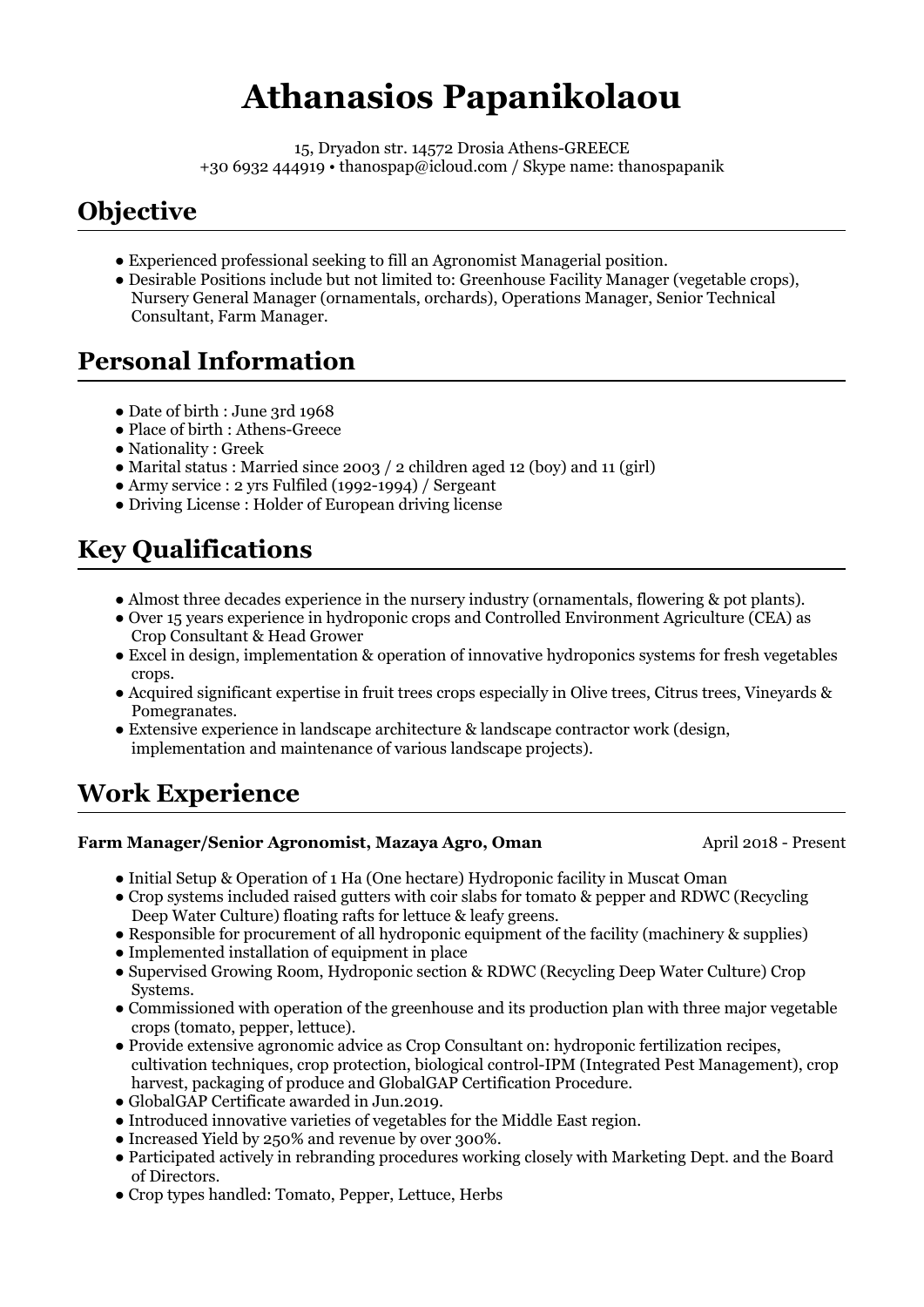#### August 2017 - March 2018 **Senior Agronomist/Crop Consultant, AS AGRO Project, Azerbaijan**

- Initial Setup & Operation of 10 Ha (Ten hectare) Hydroponic facility in Baku Azerbaijan
- Modern hydroponic facility with cutting edge technology utilizing raised gutters system & Priva climate control system.
- Managed a cross-functional team of over 135 employees.
- Commissioned with operation of two greenhouse facilities and their production plan with Beef Tomato crop (5 Ha) & Strawberry (5 Ha).
- Provide extensive agronomic advice as Crop Consultant on: hydroponic fertilization recipes, cultivation techniques, crop protection, biological control-IPM (Integrated Pest Management), crop harvest, sorting & packaging of produce and GlobalGAP Certification Procedure.
- GlobalGAP Certificate awarded in Jan.2018.
- Provided expertise in the fields of soilless organic substrates (Coir, Cocopeat).
- Introduced Priva FS Performance system for monitoring/evaluating labor performance.
- Acquired expertise in operation of high-tech grading machine by Elisam (IT) & Ellips (NL).
- Crop types handled: Tomato, Strawberry

### **Senior Technical Consultant/Crop Consultant, DAL Food Industries, Sudan**

- Initial Setup & Operation of 1 Ha (One hectare) Hydroponic facility in Khartoum Sudan
- Conducted Greenhouse Project Delivery on behalf of the client
- Designed hydroponic crop production system using my own patented design "Pot Hydroponic System" (PHS) with soilless substrates
- Responsible for procurement of all hydroponic equipment of the facility (machinery & supplies)
- Implemented installation of equipment in place
- Supervised Growing Room & NFT (Nutrient Film Technique) Crop System
- Commissioned with operation of the greenhouse and its production plan with three major vegetable crops (tomato, pepper, lettuce)
- Provide extensive agronomic advice as Crop Consultant on: hydroponic fertilization recipes, cultivation techniques, crop protection, biological control-IPM (Integrated Pest Management), crop harvest, packaging of produce and GlobalGAP Certification Procedure.

Mar 2011 - Present

July 2016 - July 2017

Sep 1998 - Present

● Crop types handled: Tomato, Pepper, Lettuce, Herbs

### **Agronomist/Scientific Team Member, Alagro Co., Greece**

- Member of scientific team in Alagro Co. (www.alagro.gr)
- Design/Installation/Maintenance of Hydroponic units, Fertigation units & Greenhouse Climate control units
- Acquired significant experience acting as Crop Consultant visiting Growers all over Greece & abroad (Italy, Spain, Turkey, Malta, Albania, et.al.)
- Crop types handled: Tomato, Pepper, Lettuce, Herbs

### **Managing Director/Shareholder, Papanikolaou Nurseries Co., Greece**

- Managed a cross-functional team of over 60 employees.
- Oversaw the establishment of 2 production facilities and increased output by over 500%.
- Established PHOS Greek Gourmet Products Brand (www.phos-gourmet.gr)
- Specialised in nursery establishment & management including greenhouse production, fruit trees crops, mist propagation unit/growing room, container production unit, marketing/management (www.nurseries.gr).
- Specialised in Landscape Architecture & Landscape Gardening (including planting design, landscape irrigation systems, submitting landscape proposals, landscape maintenance).
- Acquired detailed specialisation in Innovative Hydroponics Systems as Senior/Head Grower for growing fresh vegetables (including initial design, setup, implementation & operation, soilless substrates, drip irrigation, cultivation techniques, hydroponic fertilization recipes, crop protection, biological control-IPM, crop harvest, packaging, marketing/management, GlobalGAP-Good Agricultural Practice Certification procedure).
- Implemented Controlled Environment Agriculture (CEA) principles & practices in all greenhouse units.
- GlobalGAP Certificate awarded in Sep.2014 and renewed annually thereafter
- Nursery crops handled: Ornamentals, Forest species, Pot plants, Olive trees, Citrus trees, Orchards,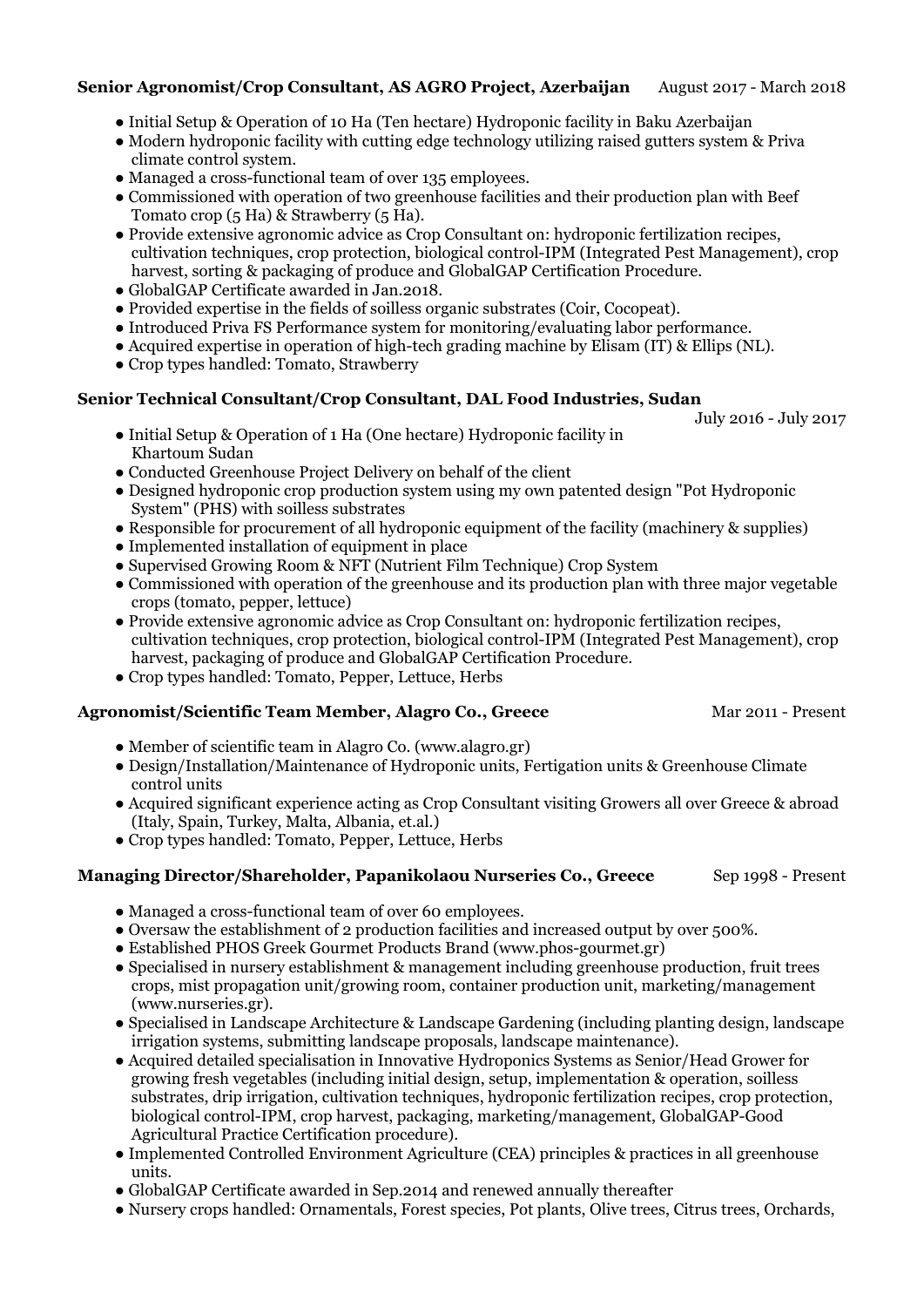| Pomegranates.<br>• Vegetables crop types handled: Tomato, Lettuce, Leafy greens, Herbs                                                                                                                                                                            |                     |
|-------------------------------------------------------------------------------------------------------------------------------------------------------------------------------------------------------------------------------------------------------------------|---------------------|
| Production Manager, Gexe SA (Agricultural Company), Greece                                                                                                                                                                                                        | Jun 1995 - Sep 1998 |
| • Managed a cross-functional team of over 40 employees.<br>• Reduced inventory turns by 50%.<br>• Specialised in production of ornamental plants & landscaping (nursery business).<br>• Crop types handled: Ornamental plants, pot plants                         |                     |
| Trainee Agronomist, Vannucci Piante-Nursery, Italy                                                                                                                                                                                                                | May 1992 - Aug 1992 |
| • Trainee at the most prominent nursery business of Italy<br>• Attended senior executive meetings.<br>• Crop types handled: Ornamentals, Forest species & pot plants                                                                                              |                     |
| Trainee Agronomist, Geotechniki Co. (Agricultural Company), Greece                                                                                                                                                                                                | Sep 1988 - May 1992 |
| • Active member of a cross-functional team of over 100 employees.<br>• Hands-on practice<br>• Crop types handled: Ornamentals & pot plants                                                                                                                        |                     |
| <b>Education</b>                                                                                                                                                                                                                                                  |                     |
| <b>Certificate Vocational Training</b><br>Advanced Greenhouse Management - Vegetables / Delphy Institute The Netherlands                                                                                                                                          | Nov 2017            |
| • Concluded one week vocational course at the prestigious Delphy Institute of Netherlands.<br>• Received thorough and up-to-date training and covered all fields of modern hydroponic facilities.                                                                 |                     |
| Certificate in Landscape Architecture<br>University of Edinburgh/Scotland UK                                                                                                                                                                                      | Jun 1995            |
| • Completed the 1st year of the 2-year postgraduate course "Master in Landscape Architecture" of the<br>University of Edinburgh-Scotland UK                                                                                                                       |                     |
| <b>Agronomist Bachelor's Degree</b><br>Technological Educational Institute of Crete                                                                                                                                                                               | Jun 1992            |
| • Graduated with a 7.8/10 GPA.<br>• Concentration in <floriculture &="" crops="" greenhouse="">.<br/>• School of Agriculture &amp; Greenhouse crops.<br/>• Compulsory 6 months hands-on training in private sector after finishing college studies</floriculture> |                     |
| <b>High School National Diploma</b><br>Varvakios Model School Athens                                                                                                                                                                                              | Jun 1987            |
| • Graduated from Varvakios Model School Athens-Greece                                                                                                                                                                                                             |                     |
| <b>Foreign Languages</b>                                                                                                                                                                                                                                          |                     |
| • English - Excellent (Cambridge Proficiency)<br>• Greek - Mother language                                                                                                                                                                                        |                     |

- German Good (Grundstuffe Goethe Institut Athen)
- Italian Basic communication skills

### **Computer Skills**

- Excellent knowledge of Microsoft Office (Word, Excel, Powerpoint)
- Excellent knowledge of Apple Mac OS
- Excellent knowledge of Apple iPad
- Adequate knowledge of landscape software (Realtime landscape pro, iScape Application)